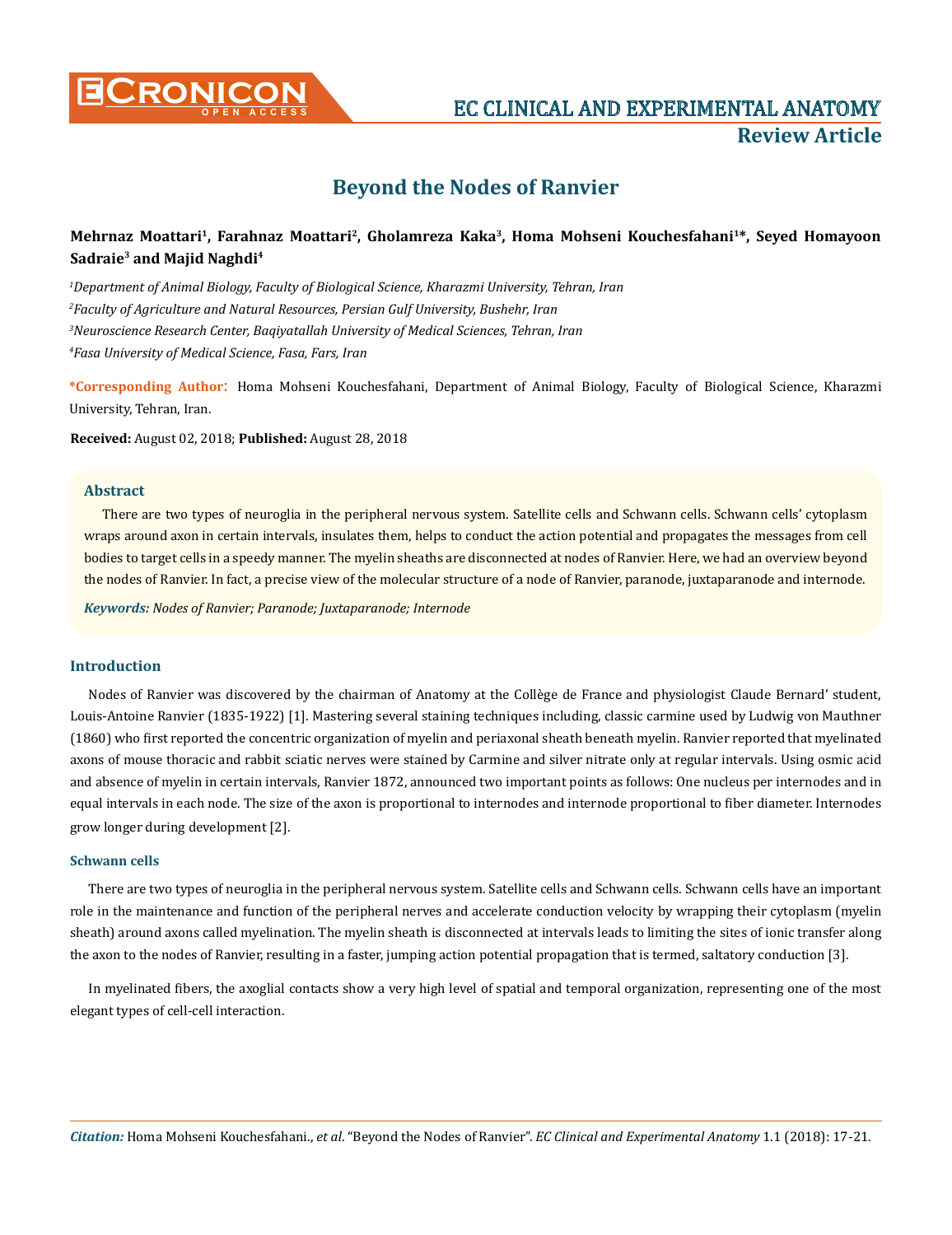- The nodes are encapsulated by microvilli emanating from the outer aspect of the Schwann cell membrane in the PNS.
- Each node of Ranvier is flanked by paranodal regions where helicoidally wrapped glial loops are attached to the axonal membrane by a septate-like junction.
- The outermost part, in contact with paranodes, is referred to as the juxtaparanodal region.
- The segment between nodes of Ranvier is termed the internode.

The underlying axon is organized in distinct functional domains, containing different sets of ion channels, cell adhesion molecules and cytoskeletal linker proteins [4-6] (Figure 1).



*Figure 1: Specialized region of nodes of Ranvier (Schwann cell microvilli), paranode (Myelin loops), juxtaparanode (Compact myelin) and internode.*

In the PNS, Schwann cell projections, known as microvilli, closely oppose the node of Ranvier. These processes, lead to the impression that in the PNS direct contact is required for the formation of the node. In PNS microvilli a great number of ezrin, radixin, moesin (ERM) proteins seem to be crucial for the Na1 channel clustering during nodal formation [7].

 Two cell adhesion molecules of the L1 family of the immunoglobulin superfamily (IgSF) are essential for sodium channel accumulation at the node and the establishment of axo-glial contact, NrCAM and the 186 kDa isoform of Neurofascin, NF186. NrCAM is expressed both by glial cells and neurons, while NF186 is found exclusively on the axon. gliomedin was identified in Schwann cell microvilli early during nodal formation. Gliomedin belongs to the family of olfactomedin- related molecules and contains collagen repeats and a single olfactomedin domain that enables it to interact with both NrCAM and NF186 [5,8,9].

Nodal formation and stabilization relies to a great extent on the connection of membrane proteins with the cytoskeleton. Submembranous cytoskeletal proteins in the stabilization of molecular complexes at and near nodes. Axonal ankyrin-spectrin complexes stabilize Nav channels at nodes [10-12].

#### **Paranode**

Paranodes or the edge of the node of a myelinated axon are characterized by septate-like junctions formed at the axo-glial contact sites. It serves as a membrane barrier for the segregation of sodium (at nodes of Ranvier) and potassium channels (at juxtaparanodes). Paranode is essential for proper function of myelinated fibers and action potential propagation along the axon [5,13,14].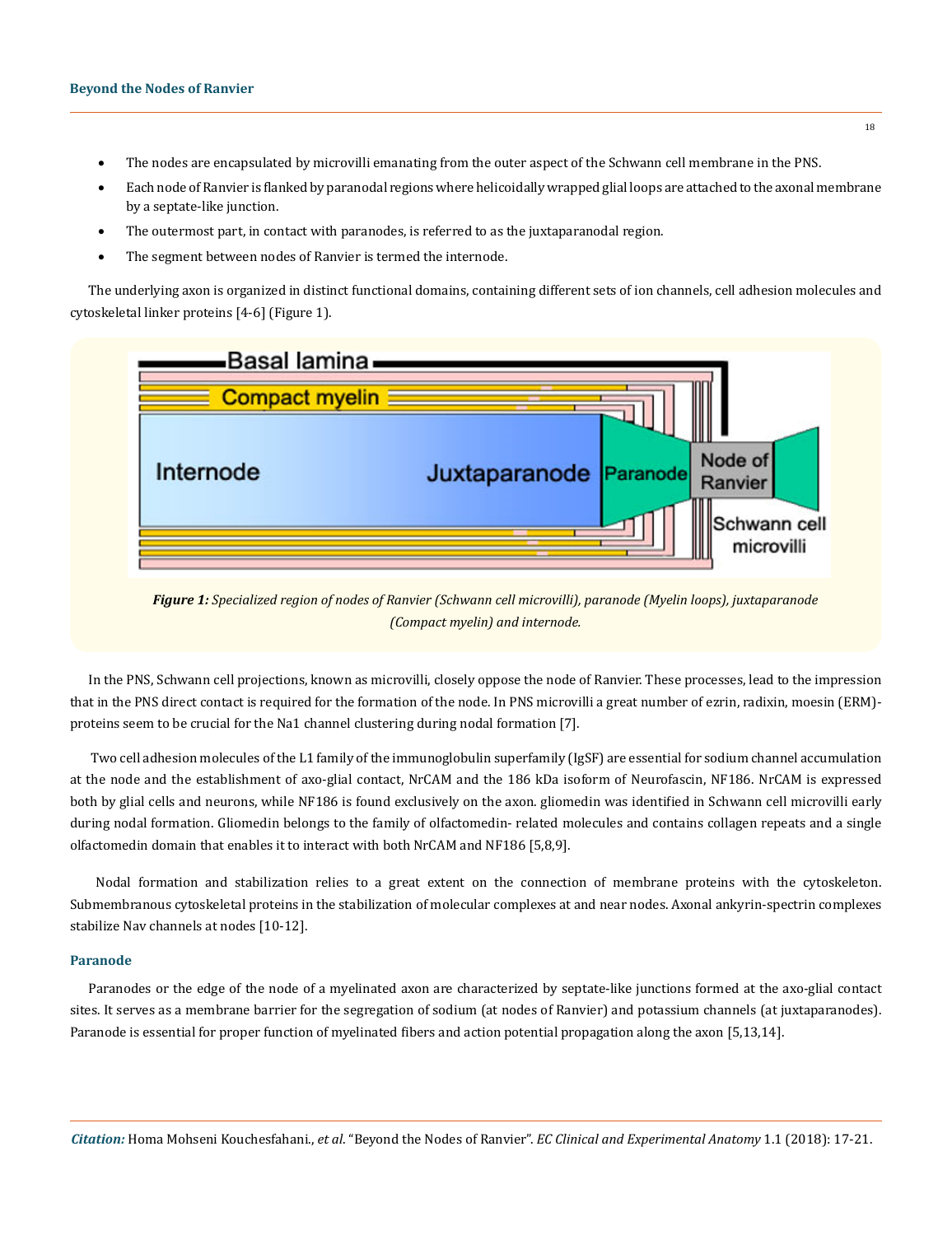Three molecules are implicated in maintenance of paranodes, ion channel establishment and proper nerve conduction including Contactin (Contactin- 1 or Cntn-1 or F3) and neurofascin (NF155) which are detected on the axonal and glial cell membrane, respectively. The third molecule is contactin-associated protein (Caspr). This molecular interaction indicates axon-glia adhesion [7] (Figure 2).



The paranodal complex is linked to the actin cytoskeleton through the interaction of the intracellular domain of Caspr with the cytoskeletal adapter protein 4.1B, αII-spectrin, βII-spectrin, ankyrin B and actin organization [12].

#### **Juxtaparanode**

The juxtaparanodal complex consists of TAG-1 (Axonin-1/Contactin-2), a GPI anchored adhesion molecule of the IgSF, present on the glial and axonal membranes as well as the Neurexin protein Caspr2 and the Shaker-type voltage-gated potassium channels (VGKCs) on the axon [15]. In addition to the cytoskeletal adapter protein 4.1B, postsynaptic density protein 93/chapsyn-110 and postsynaptic density protein 95 (PSD-93 and PSD-95) [16]. ADAM-22, a transmembrane protein with an extracellular disintegrin and a catalytically inactive metalloproteinase domain. ADAM-22 is responsible for the assembly of PSD-93 and PSD-95 scaffolding proteins at the juxtaparanodes but not for potassium channel clustering [17].

#### **Internode**

Internode is the largest domain of the myelinated fiber and is the area of compact myelin between adjacent nodes of Ranvier. Internode is characterized by small parts of looser myelin compaction, the Schmidt-Lanterman incisures. Myelin-associated glycoprotein (MAG), is expressed in the periaxonal glial membrane by oligodendrocytes and Schwann cells during myelination while is also localized in the Schmidt-Lanterman incisures at later stages. Multiple MAG interactors have been identified so far but none of them seems to be crucial for the internodal axon-glial interactions. The nectin-like family of adhesion molecules key regulators of the intermodal domain organization which are linked to the 4.1 protein via a FERM-binding domain. Necl is present at the Schmidt-Lanterman incisures.

Necl2 (SynCAM1) is also localized at the internodal axolemma, whereas Necl4 (SynCAM4) is the only nectin-like protein expressed by Schwann cells. Necl4 are expressed early on apposed membranes along the internode and mediate axon-Schwann cell adhesion via strong heterophilic interaction (Figure 3).

19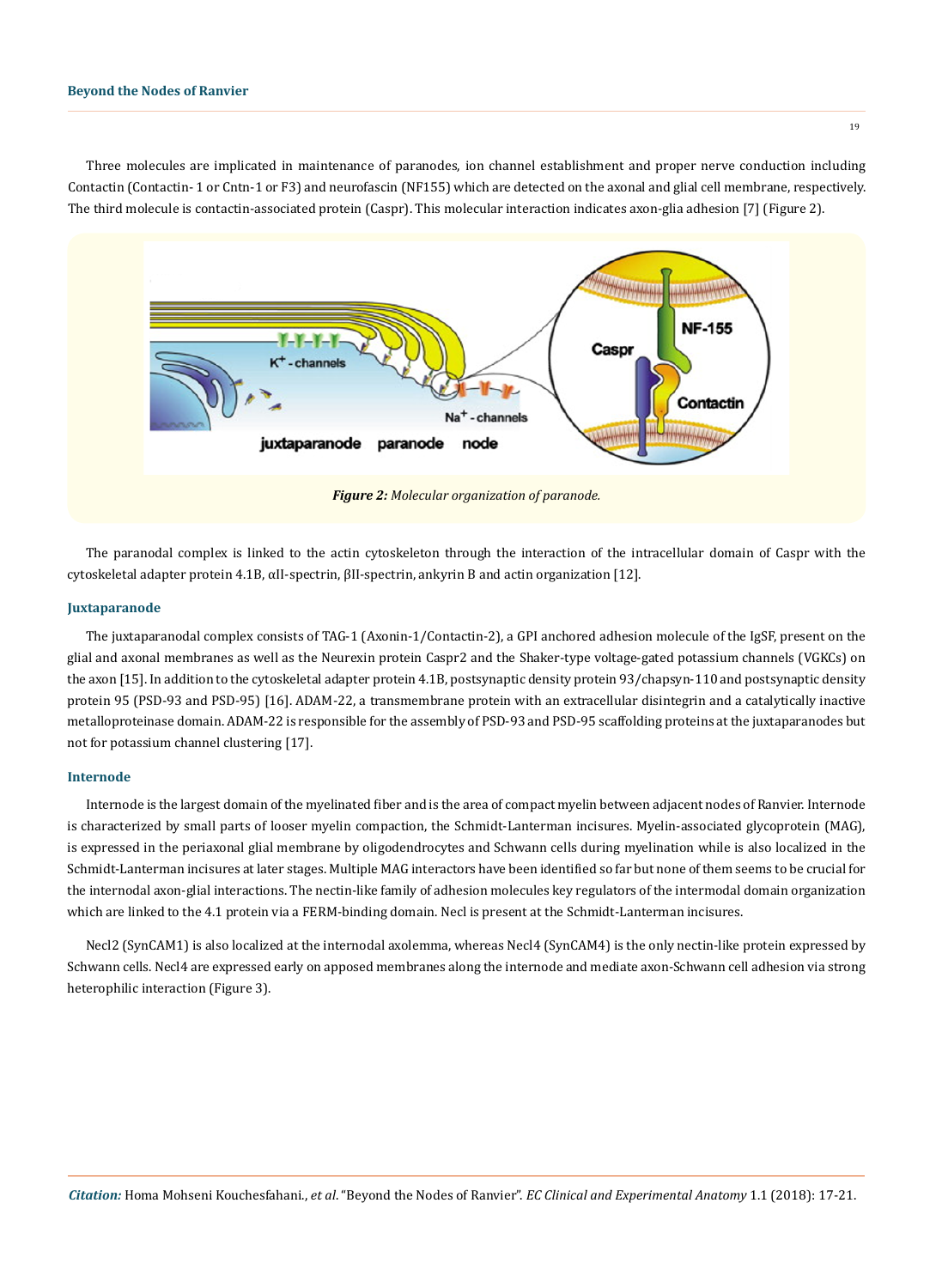

*Figure 3: Cellular junctions in internodal and Schmidt-Lanterman incisures [18].*

## **Conclusion**

Myelination of axons helps to fast conduction of action potential referred to salutatory conduction by means of the node of Ranvier or myelin sheath gaps. The axoglial junctions flanking node of Ranvier are special adhesion sites between myelinating glial cells and axons. The molecular structure of these special composition leads to correct position of ion channels which have an important role in the conduction of action potentials.

## **Bibliography**

- 1. [Boullerne AI. "Neurophysiology to neuroanatomy: the transition from Claude Bernard to Louis Antoine Ranvier".](http://www.architalbiol.org/aib/article/viewFile/1434/pdf) *Archives Italiennes de Biologie* [149.4 \(2011\): 38-46.](http://www.architalbiol.org/aib/article/viewFile/1434/pdf)
- 2. Ranvier L. "Recherches sur l'histologie et la physiologie des nerfs". *Arch Physiol Norm Pathol* 4 (1872): 129-149.
- 3. Menorca RMG., *et al*[. "Peripheral nerve trauma: mechanisms of injury and recovery".](https://www.ncbi.nlm.nih.gov/pmc/articles/PMC4408553/) *Hand Clinics* 29.3 (2013): 317.
- 4. Pan Z., *et al*[. "A common ankyrin-G-based mechanism retains KCNQ and NaV channels at electrically active domains of the axon".](https://www.ncbi.nlm.nih.gov/pubmed/16525039)  *[Journal of Neuroscience](https://www.ncbi.nlm.nih.gov/pubmed/16525039)* 26.10 (2006): 2599-2613.

*Citation:* Homa Mohseni Kouchesfahani., *et al*. "Beyond the Nodes of Ranvier". *EC Clinical and Experimental Anatomy* 1.1 (2018): 17-21.

20